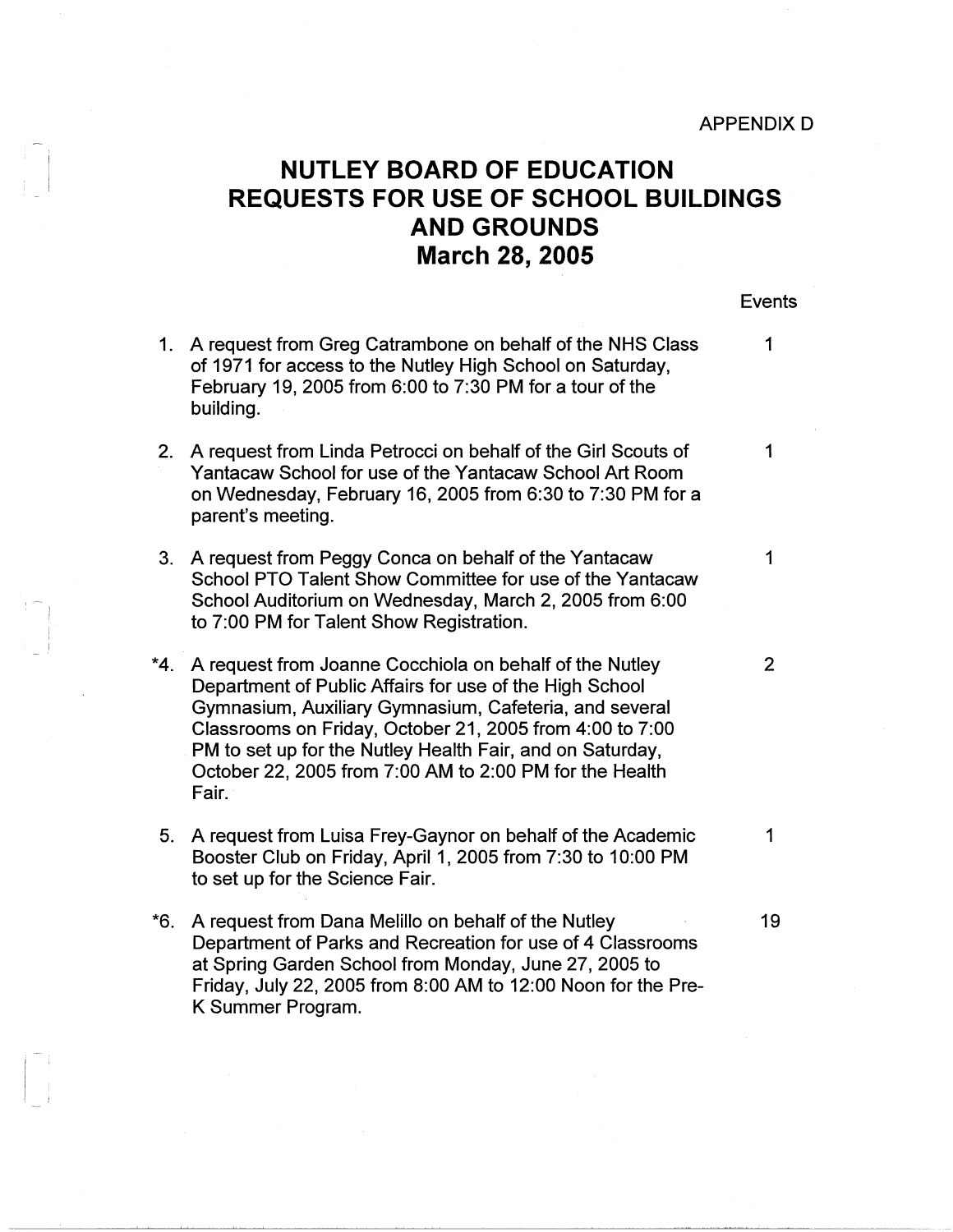- 7. A request from Michelle Goitiandia on behalf of the Nutley 1 Family Service Bureau for use of the High School Gymnasium, Auxiliary Gymnasium, and Cafeteria on Friday, March 11, 2005 from 7:00 to 11:00 PM for a charity volleyball tournament.
- **\*8.** A request from Peggy Conca on behalf of the Yantacaw 8 School PTO Talent Show Committee for use of the Yantacaw School Gymnasium on Monday, March 14, March 28, April 4, April 11, and April 18, 2005, and Wednesday, April 20, 2005, and the Yantacaw School Auditorium on Monday, March 21 and Thursday, April 7, 2005 from 6:15 to 7:30 PM, for Talent Show Rehearsals.
- **\*9.** A request from Aurilla Card on behalf of the NHS Winter **42**  Guard for use of the Lincoln School Gymnasium every Wednesday evening from November 2, 2005 to April 19, 2006 from 6:30 to 9:30 PM, and every Saturday, from November 5, 2005 to April 22, 2006 from 10:00 AM to 2:00 PM for practice.
- 10. A request from Rich Noonan on behalf of the Lacrosse 1 Booster Club for use of the High School Cafeteria on Friday, March 4, 2005 from 7:00 to 9:00 PM for a meeting.
- 11. A request from Frank Penna on behalf of the Nutley Hockey 1 Booster Club for use of the High School Cafeteria on Wednesday, March 9, 2005 from 7:30 to 9:00 PM for a meeting.
- 12. A request from John Codomo on behalf of Nutley Raiders 1 Baseball for use of the Yantacaw School Gymnasium on Saturday, March 19, 2005 from 2:00 to 4:00 PM for baseball practice.
- 13. A request from Diane Ross on behalf of the Radcliffe School 1 PTO 6<sup>th</sup> Grade Committee for use of the Radcliffe School Library on Tuesday, March 22, 2005 from 6:30 to 8:30 PM for a meeting.
- **\*14.** A request from Bonnie Donofrio on behalf of the Lincoln 4 School PTO Talent Show Committee for use of the Lincoln School Auditorium on Tuesday, March 15, and March 29, 2005, and Wednesday, March 16, 2005 and Thursday, March 31, 2005 from 6:00 to 9:00 PM for additional Talent Show Rehearsals.